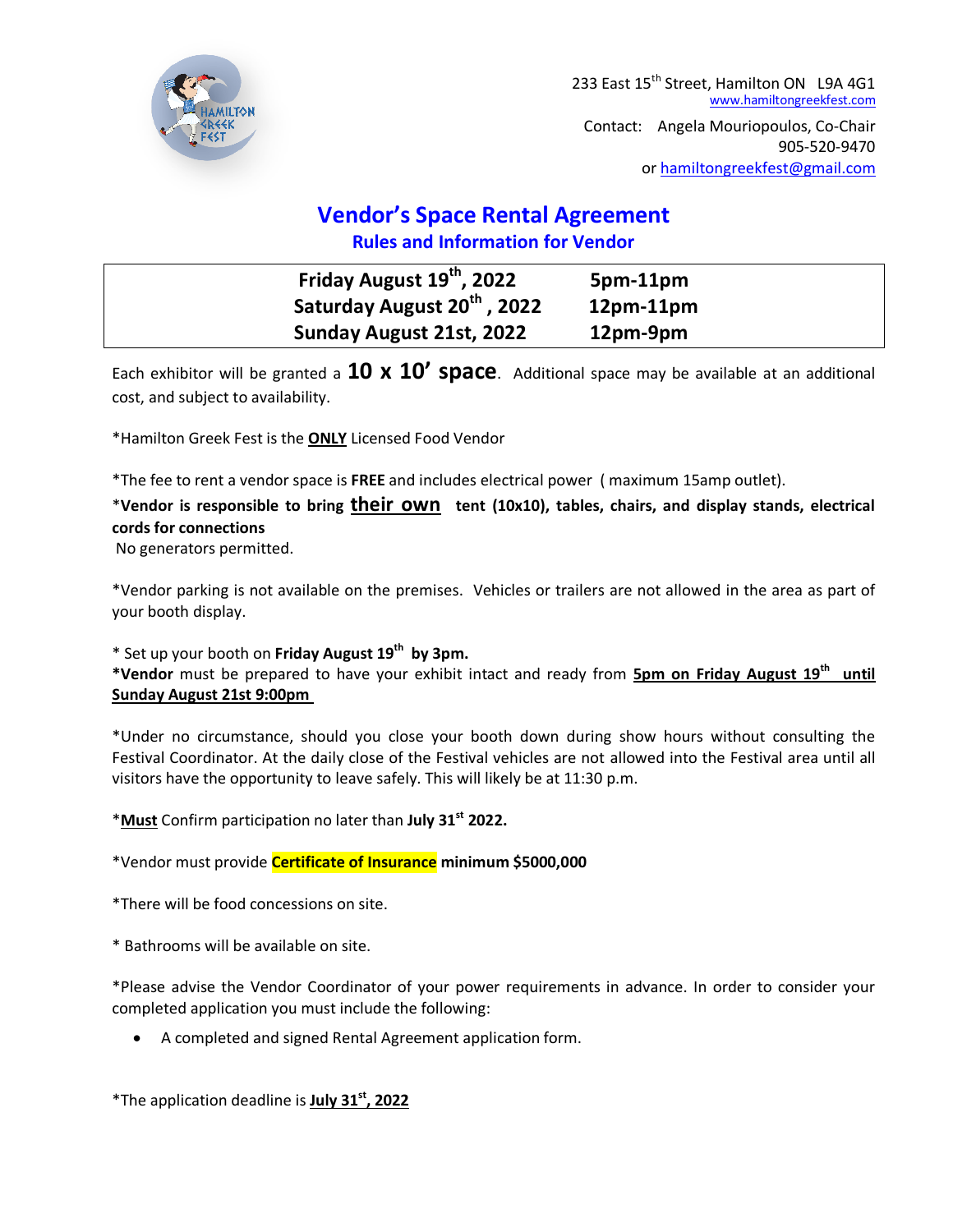

## Angela Mouriopoulos Co-Chair, Hamilton Greek Fest

| <b>Vendor Booth Rental Application/Agreement:</b><br>Friday August $19^{th}$ , 2022 – Sunday August 21st, 2022<br>10x10 space is FREE for 2022 |                |  |              |  |  |
|------------------------------------------------------------------------------------------------------------------------------------------------|----------------|--|--------------|--|--|
| Cheques payable to: "Panagia Greek-Canadian Orthodox Community"                                                                                |                |  |              |  |  |
| <b>Company Name:</b>                                                                                                                           | Contact:       |  |              |  |  |
| Address:                                                                                                                                       |                |  |              |  |  |
| City:                                                                                                                                          | Province:      |  | Postal Code: |  |  |
| Telephone:                                                                                                                                     | Email Address: |  |              |  |  |
| Booth Size:                                                                                                                                    |                |  |              |  |  |
| Description of Goods or service to be sold or given away:                                                                                      |                |  |              |  |  |

## **Terms and Conditions:**

- Booths will be open to the public for the date & hours which the Festival has been advertised. Under no circumstance will the booth close during the Festival hours without consulting the Festival Coordinator or Chairman.
- I will be responsible for my own property and liability insurance. Hamilton Greek Fest and Panagia Greek-Canadian Community of Hamilton and District are not responsible for any equipment or personal property left on site by a Vendor. While there will be general security patrolling the Event site, vendors are responsible for the security of all of their personal property.
- Each vendor is expected and agrees to maintain the allotted space in a professional, clean and safe manner and to remove all related garbage and debris, on a regular basis to the garbage disposal facilities provided. Unless otherwise agreed to in writing, booth displays will be confined to the allocated contracted space. Final assignments of booth spaces will be at the discretion of the Event Organizers and we reserve the right to reassign space assigned to a vendor.
- Sharing or subletting of space is absolutely prohibited. This agreement cannot be altered, changed, modified or otherwise transferred by either party without consent of both parties and shall not be considered a joint venture or partnership between vendors and the sponsoring organization.
- The Event Organizers reserve the right to refuse the selling or giving away of any articles, services, products or printed items that are deemed objectionable and/or offensive by the Chair and/or